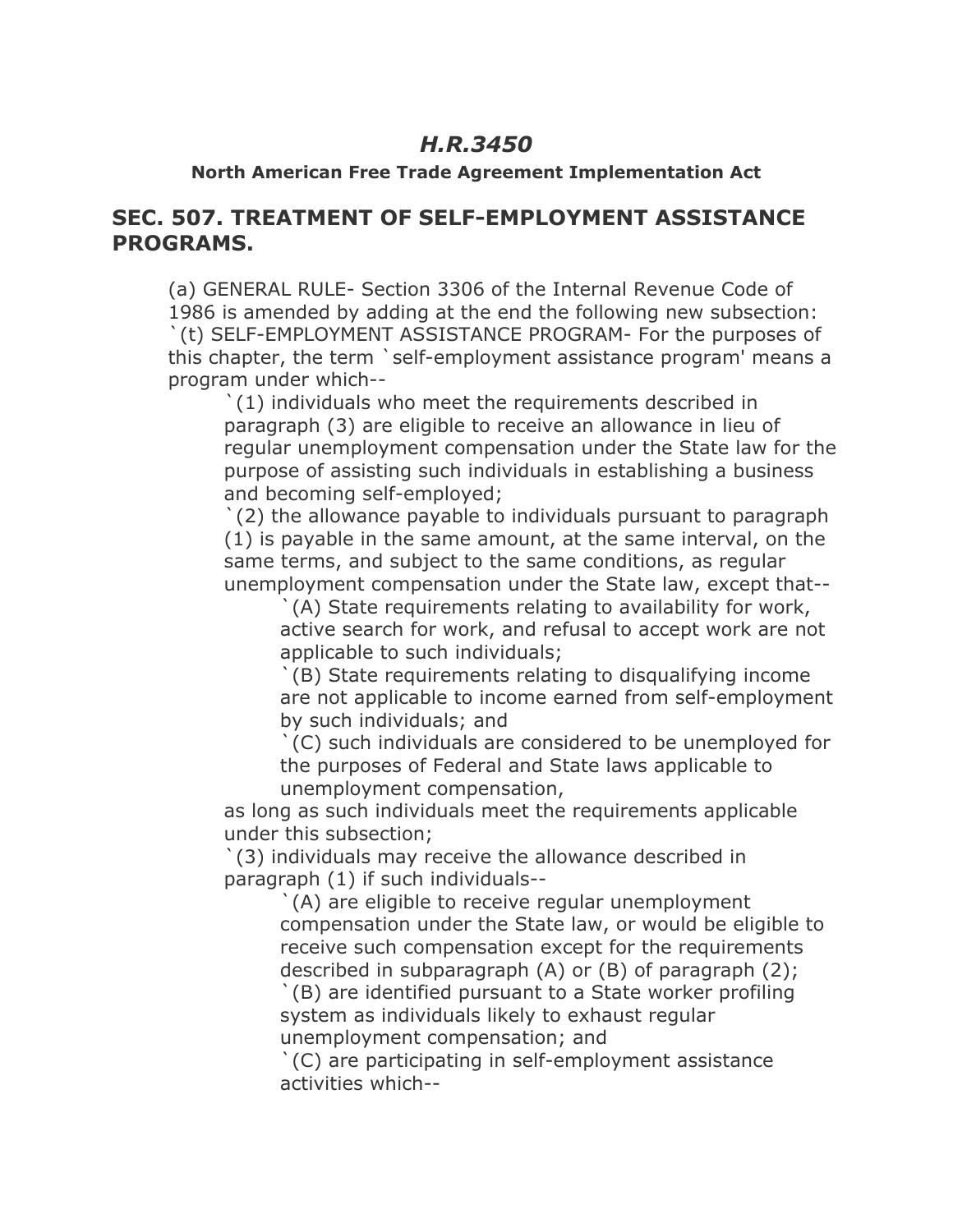`(i) include entrepreneurial training, business

counseling, and technical assistance; and

(ii) are approved by the State agency; and

`(D) are actively engaged on a full-time basis in activities (which may include training) relating to the establishment of a business and becoming self-employed;

`(4) the aggregate number of individuals receiving the allowance under the program does not at any time exceed 5 percent of the number of individuals receiving regular unemployment compensation under the State law at such time;

`(5) the program does not result in any cost to the Unemployment Trust Fund (established by section 904(a) of the Social Security Act) in excess of the cost that would be incurred by such State and charged to such Fund if the State had not participated in such program; and

`(6) the program meets such other requirements as the Secretary of Labor determines to be appropriate.'.

(b) CONFORMING AMENDMENTS-

(1) Section 3304(a)(4) of such Code is amended--

(A) in subparagraph  $(D)$ , by striking  $\cdot$ ; and and inserting a semicolon;

(B) in subparagraph (E), by striking the semicolon and inserting `; and'; and

(C) by adding at the end the following new subparagraph:

`(F) amounts may be withdrawn for the payment of allowances under a self-employment assistance program (as defined in section  $3306(t)$ );'.

(2) Section 3306(f) of such Code is amended--

(A) in paragraph  $(3)$ , by striking  $\cdot$ ; and and inserting a semicolon;

(B) in paragraph (4), by striking the period and inserting `; and'; and

(C) by adding at the end the following new paragraph:

`(5) amounts may be withdrawn for the payment of allowances under a self-employment assistance program (as defined in subsection (t)).'.

(3) Section 303(a)(5) of the Social Security Act (42 U.S.C.  $503(a)(5)$ ) is amended by striking `; and' and inserting `: *Provided further,* That amounts may be withdrawn for the payment of allowances under a self-employment assistance program (as defined in section 3306(t) of the Internal Revenue Code of 1986); and'.

(c) STATE REPORTS- Any State operating a self-employment program authorized by the Secretary of Labor under this section shall report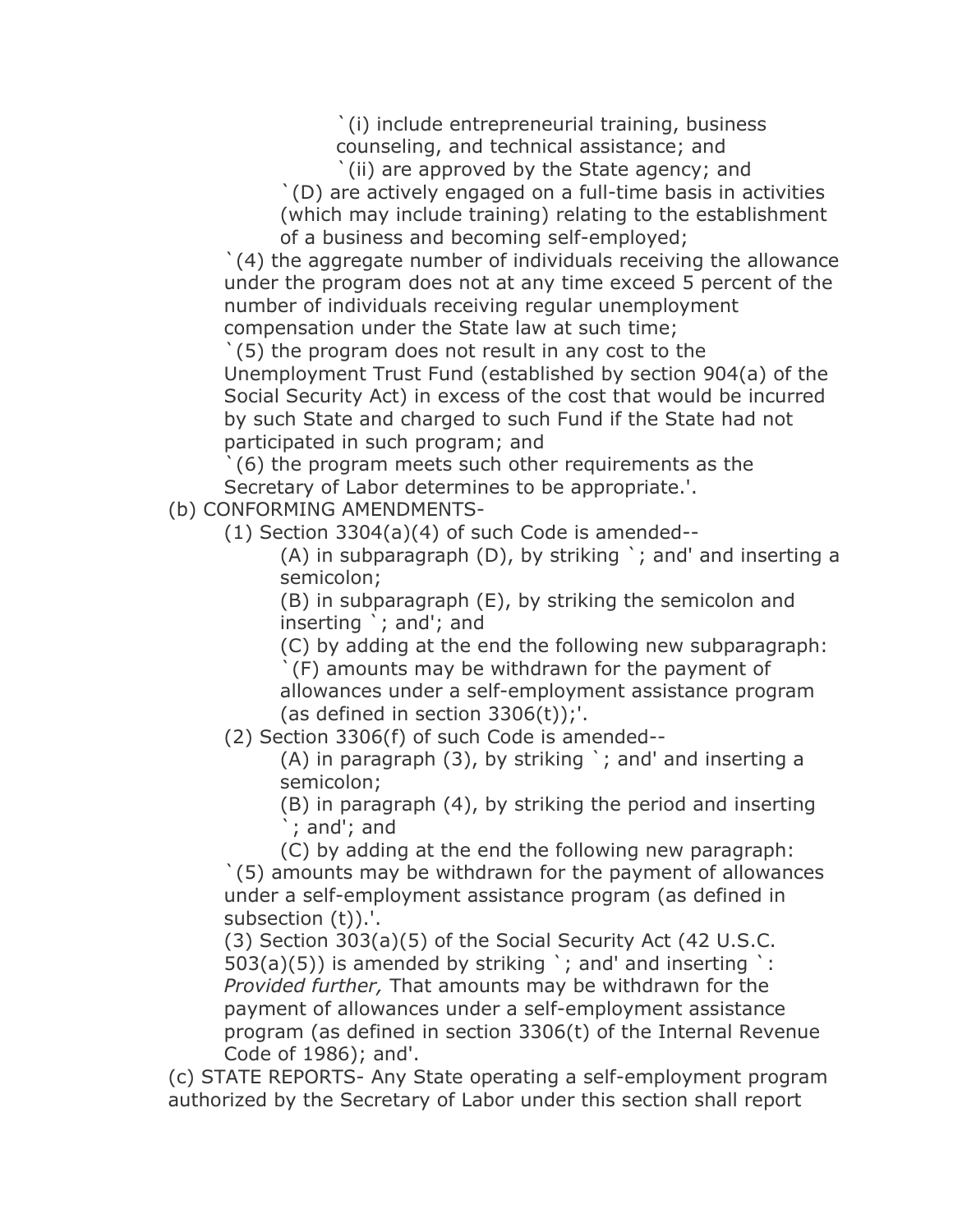annually to the Secretary on the number of individuals who participate in the self-employment assistance program, the number of individuals who are able to develop and sustain businesses, the operating costs of the program, compliance with program requirements, and any other relevant aspects of program operations requested by the Secretary. (d) REPORT TO CONGRESS- Not later than 4 years after the date of the enactment of this Act, the Secretary of Labor shall submit a report to the Congress with respect to the operation of the program authorized under this section. Such report shall be based on the reports received from the States pursuant to subsection (c) and include such other information as the Secretary of Labor determines is appropriate.

### (e) EFFECTIVE DATE; SUNSET-

(1) EFFECTIVE DATE- The provisions of this section and the amendments made by this section shall take effect on the date of the enactment of this Act.

(2) SUNSET- The authority provided by this section, and the amendments made by this section, shall terminate 5 years after the date of the enactment of this Act.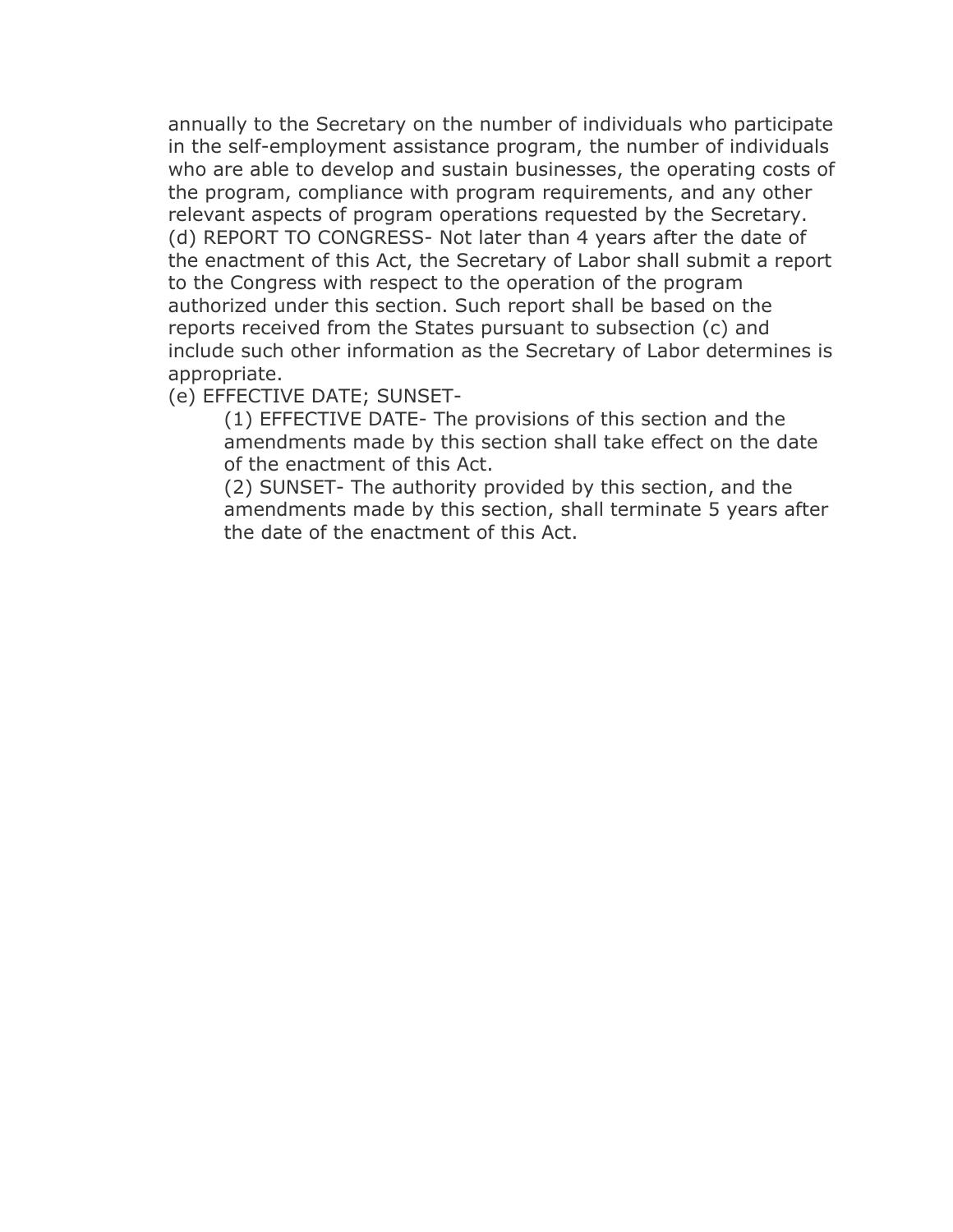### **THE GENERAL ASSEMBLY OF PENNSYLVANIA**

## **HOUSE BILL**

# **No. 1414 Session of 1997**

 INTRODUCED BY GORDNER, HASAY, LESCOVITZ, MAJOR, ROBERTS, MUNDY, LAUGHLIN, STABACK, TRICH, BELARDI, TULLI, SERAFINI, BARRAR, LaGROTTA, BATTISTO, COY, ROSS, BAKER, ALLEN, SEMMEL AND DENT, APRIL 30, 1997

 SENATOR TILGHMAN, APPROPRIATIONS, IN SENATE, RE-REPORTED AS AMENDED, JUNE 9, 1997

#### AN ACT

| 1               | Establishing the Export Financing Loan Fund in the Department of <--       |           |
|-----------------|----------------------------------------------------------------------------|-----------|
| $\overline{2}$  | Community and Economic Development to provide financial                    |           |
| 3               | assistance to small businesses; establishing a special                     |           |
| 4               | account in the Treasury Department; and providing for special              |           |
| 5               | accounts in banks or trust companies.                                      |           |
| 6               | AMENDING THE ACT OF JUNE 29, 1996 (P.L.434, NO.67), ENTITLED "AN $\leq$ -- |           |
| 7               | ACT TO ENHANCE JOB CREATION AND ECONOMIC DEVELOPMENT BY                    |           |
| 8               | PROVIDING FOR AN ANNUAL FINANCING STRATEGY, FOR OPPORTUNITY                |           |
| 9               | GRANTS, FOR JOB CREATION TAX CREDITS, FOR SMALL BUSINESS                   |           |
| 10              | ASSISTANCE AND FOR THE SMALL BUSINESS ADVOCACY COUNCIL;                    |           |
| 11              | CONFERRING POWERS AND DUTIES ON VARIOUS ADMINISTRATIVE                     |           |
| 12 <sup>°</sup> | AGENCIES AND AUTHORITIES; FURTHER PROVIDING FOR VARIOUS                    |           |
| 13              | FUNDS; AND MAKING REPEALS, " ESTABLISHING THE EXPORT FINANCING             |           |
| 14              | LOAN FUND AND THE FAMILY SAVINGS ACCOUNT PROGRAM IN THE                    | $\lt$ $-$ |
| 15              | DEPARTMENT OF COMMUNITY AND ECONOMIC DEVELOPMENT TO PROVIDE                |           |
| 16              | FINANCIAL ASSISTANCE TO SMALL BUSINESSES; ESTABLISHING A                   |           |
| 17              | SPECIAL ACCOUNT IN THE TREASURY DEPARTMENT; AND PROVIDING FOR              |           |
| 18              | SPECIAL ACCOUNTS IN BANKS OR TRUST COMPANIES.                              |           |
|                 |                                                                            |           |
| 19              | The General Assembly of the Commonwealth of Pennsylvania                   |           |
| 20              | hereby enacts as follows:                                                  |           |
| 21              | Section 1. Short title.                                                    | $\lt -$   |
| 22              | This act shall be known and may be cited as the Export                     |           |
| 23              | Financing Loan Program Act.                                                |           |
| 24              | Section 2. Definitions.                                                    |           |
|                 |                                                                            |           |
|                 |                                                                            |           |

 1 The following words and phrases when used in this act shall 2 have the meanings given to them in this section unless the 3 context clearly indicates otherwise:

4 "Department." The Department of Community and Economic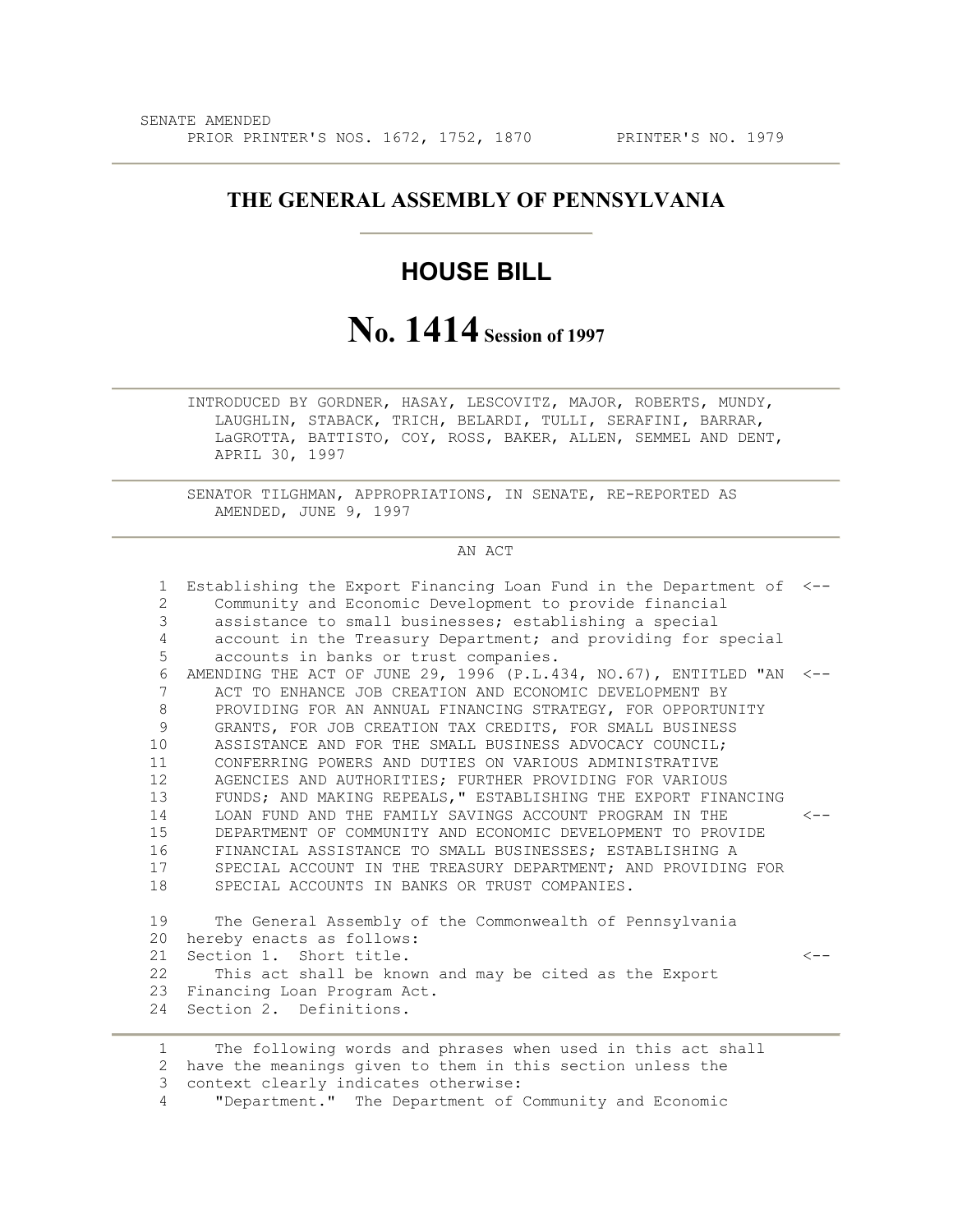5 Development of the Commonwealth. 6 "Ex-Im Bank." The Export-Import Bank of the United States, 7 an independent agency of the Federal Government. 8 "Export activity." An activity undertaken by an enterprise 9 related to exports. The term includes manufacturing, assembling 10 and like operations. 11 "Exports." All goods and services to be exported from the 12 United States. 13 "Fund." The Export Financing Loan Fund. 14 "Policy." An export credit insurance policy for small 15 business offered by the Export-Import Bank of the United States. 16 Section 3. Fund. 17 (a) Establishment.--The Export Financing Loan Fund is hereby 18 established within the Small Business First Fund provided for by 19 section 1302 of the act of June 29, 1996 (P.L.434, No.67), known 20 as the Job Enhancement Act. 21 (b) Source.--The sources of the fund are as follows: 22 (1) Program appropriations.<br>23 (2) Proceeds from loan repa (2) Proceeds from loan repayments. 24 (3) Deposits, payments or contributions from any other 25 source made available to the department for the purposes of 26 this act. 27 (c) Administration.-- 28 (1) Money from the fund may be deposited by the 29 department in banks or trust companies in special accounts. 30 The special accounts must be continuously secured by a pledge 19970H1414B1979 - 2 - 1 of direct obligations of the United States or of the 2 Commonwealth, having an aggregate market value, exclusive of 3 accrued interest, at least equal to the balance on deposit in 4 the account. The securities shall be deposited with the 5 department to be held by a trustee or agent satisfactory to 6 the department. Banks and trust companies are authorized to 7 give security under this paragraph. 8 (2) Money in accounts under paragraph (1) shall be paid 9 out on order of the department. 10 Section 4. Loans. 11 (a) Authorization.--The department may make loans from the 12 fund, subject to this section, for the purpose of making loans 13 to companies involved in exports. 14 (b) Conditions.--A loan must comply with all of the 15 following: 16 (1) Be to a company eligible for a policy. 17 (2) Be guaranteed by the Working Capital Guaranty 18 Program offered by the Ex-Im Bank or be on an export credit 19 sales contract insured by a policy. 20 (3) Be limited to companies that have facilities within 21 this Commonwealth which are involved in export activities. 22 (4) Be based on an export contract that requires payment 23 in United States dollars. 24 (5) Be for the purpose of financing export activity. 25 (c) Qualification.--A company need not qualify as a small 26 business enterprise, as defined in section 1301, or meet any 27 other requirements under Chapter 13 of the act of June 29, 1996 28 (P.L.434, No.67), known as the Job Enhancement Act.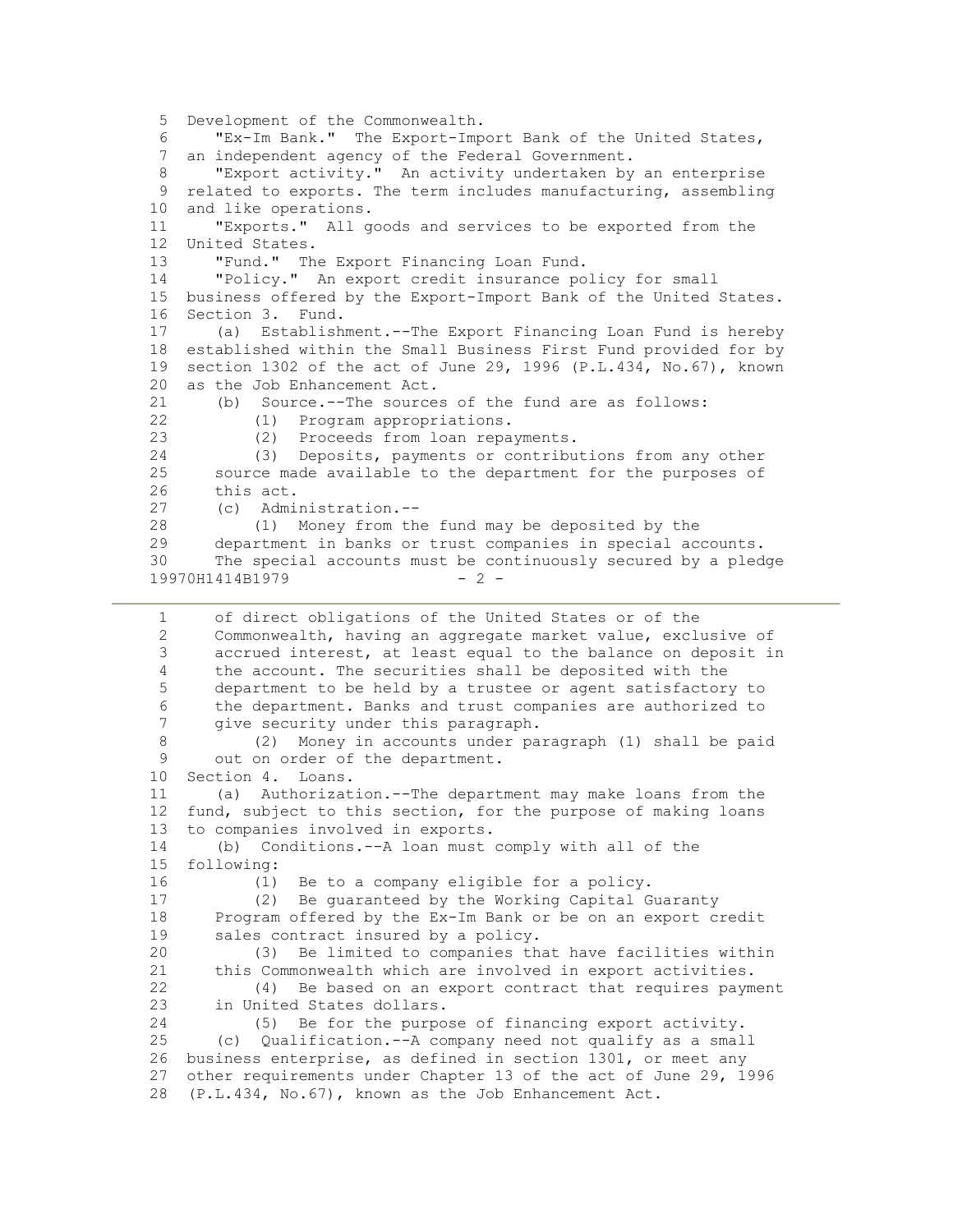29 (d) Restrictions.--A loan must not supplant funding which is 30 otherwise available from private sector sources on commercially 19970H1414B1979 - 3 -

```
 1 reasonable terms. 
  2 (e) Terms.--A loan shall have a term, rate of interest, 
  3 transaction size and other business conditions that comply with 
  4 the requirements of the Ex-Im Bank and any other requirements of 
  5 the department. 
 6 Section 5. Application and administration. 
 7 (a) Procedures.--Application and administration procedures 
 8 for fund loans shall be established by the department. 
 9 (b) Receipt.---The department shall receive applications 
 10 from eligible companies or from area loan organizations on 
 11 behalf of eligible companies for export financing loans. 
 12 Applications shall be made to the department in the form the 
 13 department prescribes. 
 14 (c) Review.--Upon receipt of the application, the department 
 15 shall review the application and either approve or disapprove 
 16 the loan application. 
 17 Section 6. Powers and duties of department. 
18 In order to administer this act, the department shall have
 19 the following powers and duties: 
 20 (1) To promulgate regulations. 
21 (2) To adopt policies, procedures and guidelines.<br>22 (3) To prescribe forms.
           (3) To prescribe forms.
 23 (4) To apply to the Ex-Im Bank for delegated authority 
 24 lender status under the Ex-Im Bank's Working Capital Guaranty 
      Program.
 26 Section 7. Effective date. 
 27 This act shall take effect July 1, 1997, or immediately, 
 28 whichever is later. 
 29 SECTION 1. SECTION 1301 OF THE ACT OF JUNE 29, 1996 <-- 
 30 (P.L.434, NO.67), KNOWN AS THE JOB ENHANCEMENT ACT, IS AMENDED 
19970H1414B1979 - 4 -
 1 BY ADDING DEFINITIONS TO READ: 
 2 SECTION 1301. DEFINITIONS. 
  3 THE FOLLOWING WORDS AND PHRASES WHEN USED IN THIS ACT SHALL
```
 4 HAVE THE MEANINGS GIVEN TO THEM IN THIS SECTION UNLESS THE 5 CONTEXT CLEARLY INDICATES OTHERWISE:  $6 \times * * *$  7 "EX-IM BANK." THE EXPORT-IMPORT BANK OF THE UNITED STATES, 8 AN INDEPENDENT AGENCY OF THE FEDERAL GOVERNMENT. 9 "EXPORT ACTIVITY." AN ACTIVITY UNDERTAKEN BY AN ENTERPRISE 10 RELATED TO EXPORTS. THE TERM INCLUDES MANUFACTURING, ASSEMBLING 11 AND LIKE OPERATIONS. 12 "EXPORTS." ALL GOODS AND SERVICES TO BE EXPORTED FROM THE 13 UNITED STATES. 14  $* * * *$  15 "POLICY." AN EXPORT CREDIT INSURANCE POLICY FOR SMALL 16 BUSINESS OFFERED BY THE EXPORT-IMPORT BANK OF THE UNITED STATES. 17 \* \* \* 18 SECTION 2. THE ACT IS AMENDED BY ADDING A SECTION TO READ: 19 SECTION 1311. EXPORT FINANCING LOAN FUND; LOANS AND 20 APPLICATIONS; POWERS AND DUTIES.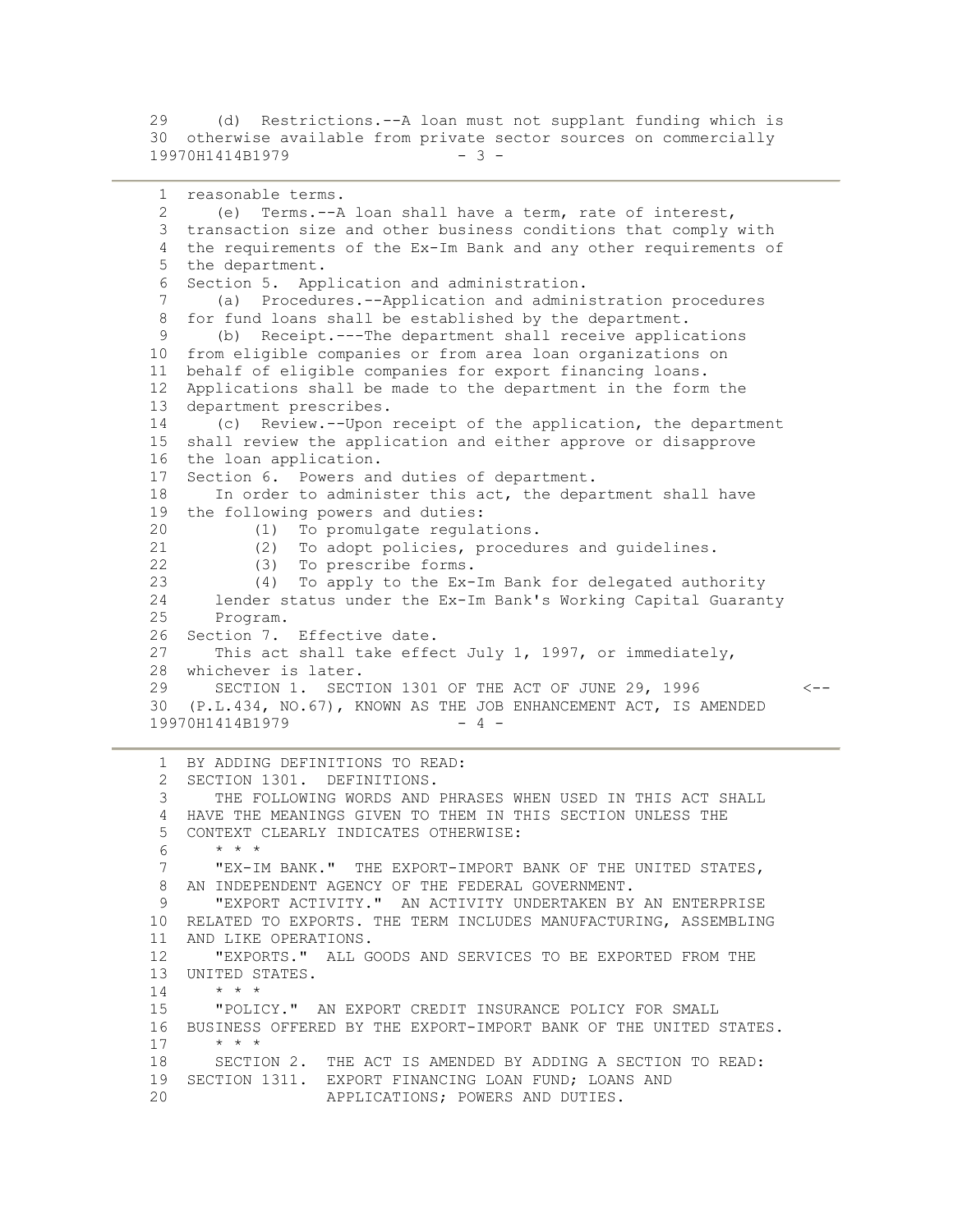21 (A) ESTABLISHMENT.--THE EXPORT FINANCING LOAN FUND IS HEREBY 22 ESTABLISHED WITHIN THE SMALL BUSINESS FIRST FUND PROVIDED FOR BY 23 SECTION 1302.<br>24 (B) SOURC (B) SOURCE.--THE SOURCES OF THE FUND ARE AS FOLLOWS: 25 (1) PROGRAM APPROPRIATIONS. 26 (2) PROCEEDS FROM LOAN REPAYMENTS. 27 (3) DEPOSITS, PAYMENTS OR CONTRIBUTIONS FROM ANY OTHER 28 SOURCE MADE AVAILABLE TO THE DEPARTMENT FOR THE PURPOSES OF 29 THIS ACT. 30 (C) ADMINISTRATION.--  $19970H1414B1979$  - 5 -

 1 (1) MONEY FROM THE FUND MAY BE DEPOSITED BY THE 2 DEPARTMENT IN BANKS OR TRUST COMPANIES IN SPECIAL ACCOUNTS. 3 THE SPECIAL ACCOUNTS MUST BE CONTINUOUSLY SECURED BY A PLEDGE 4 OF DIRECT OBLIGATIONS OF THE UNITED STATES OR OF THE 5 COMMONWEALTH, HAVING AN AGGREGATE MARKET VALUE, EXCLUSIVE OF 6 ACCRUED INTEREST, AT LEAST EQUAL TO THE BALANCE ON DEPOSIT IN 7 THE ACCOUNT. THE SECURITIES SHALL BE DEPOSITED WITH THE 8 DEPARTMENT TO BE HELD BY A TRUSTEE OR AGENT SATISFACTORY TO 9 THE DEPARTMENT. BANKS AND TRUST COMPANIES ARE AUTHORIZED TO 10 GIVE SECURITY UNDER THIS PARAGRAPH. 11 (2) MONEY IN ACCOUNTS UNDER PARAGRAPH (1) SHALL BE PAID 12 OUT ON ORDER OF THE DEPARTMENT. 13 (D) LOAN AUTHORIZATION.--THE DEPARTMENT MAY MAKE LOANS FROM 14 THE FUND, SUBJECT TO THIS SECTION, FOR THE PURPOSE OF MAKING 15 LOANS TO COMPANIES INVOLVED IN EXPORTS. 16 (E) CONDITIONS.--A LOAN MUST COMPLY WITH ALL OF THE 17 FOLLOWING: 18 (1) BE TO A COMPANY ELIGIBLE FOR A POLICY. 19 (2) BE GUARANTEED BY THE WORKING CAPITAL GUARANTY 20 PROGRAM OFFERED BY THE EX-IM BANK OR BE ON AN EXPORT CREDIT 21 SALES CONTRACT INSURED BY A POLICY. 22 (3) BE LIMITED TO COMPANIES THAT HAVE FACILITIES WITHIN 23 THIS COMMONWEALTH WHICH ARE INVOLVED IN EXPORT ACTIVITIES. 24 (4) BE BASED ON AN EXPORT CONTRACT THAT REQUIRES PAYMENT 25 IN UNITED STATES DOLLARS. 26 (5) BE FOR THE PURPOSE OF FINANCING EXPORT ACTIVITY.<br>27 (6) BE LIMITED TO COMPANIES WITH 250 OR FEWER FULL-T 27 (6) BE LIMITED TO COMPANIES WITH 250 OR FEWER FULL-TIME <-- 28 EQUIVALENT EMPLOYEES. 29 (F) QUALIFICATION.--A COMPANY NEED NOT QUALIFY AS A SMALL 30 BUSINESS ENTERPRISE, AS DEFINED IN SECTION 1301, OR MEET ANY 19970H1414B1979 - 6 -

1 OTHER REQUIREMENTS UNDER THIS CHAPTER.<br>2 (G) RESTRICTIONS.--EXPORT FINANCIN 2 (G) RESTRICTIONS.--EXPORT FINANCING LOAN FUND ASSISTANCE <-- 3 SHALL NOT EXCEED \$350,000 FOR ANY INDIVIDUAL PROJECT OR 50% OF 4 THE ELIGIBLE PROJECT COSTS, WHICHEVER IS LESS. A LOAN MUST NOT 5 SUPPLANT FUNDING WHICH IS OTHERWISE AVAILABLE FROM PRIVATE 6 SECTOR SOURCES ON COMMERCIALLY REASONABLE TERMS. 7 (H) TERMS.--A LOAN SHALL HAVE A TERM, RATE OF INTEREST, 8 TRANSACTION SIZE AND OTHER BUSINESS CONDITIONS THAT COMPLY WITH 9 THE REQUIREMENTS OF THE EX-IM BANK AND ANY OTHER REQUIREMENTS OF 10 THE DEPARTMENT. 11 (I) APPLICATION AND ADMINISTRATION.--APPLICATION AND 12 ADMINISTRATION PROCEDURES FOR FUND LOANS SHALL BE ESTABLISHED BY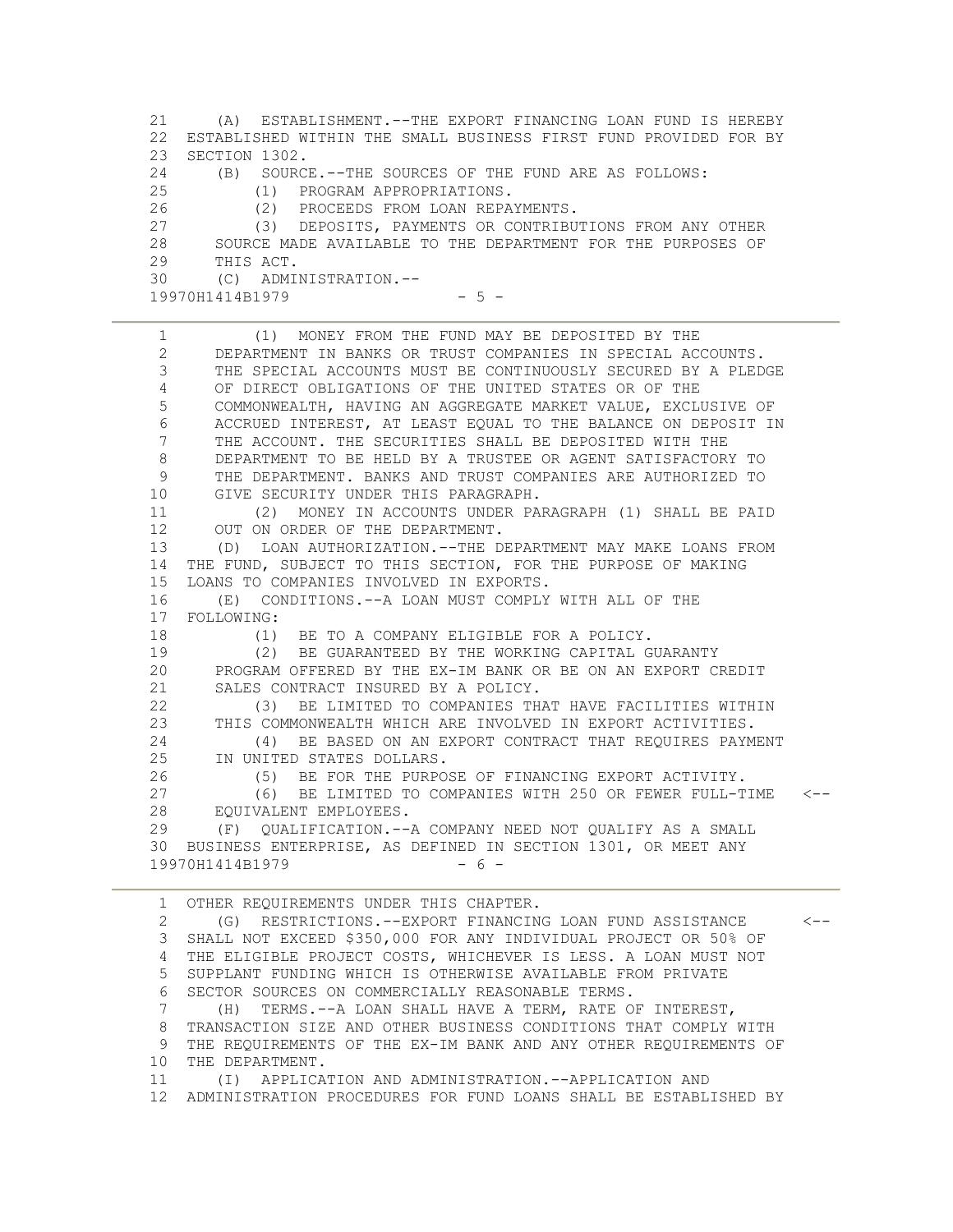13 THE DEPARTMENT. 14 (J) RECEIPT.---THE DEPARTMENT SHALL RECEIVE APPLICATIONS 15 FROM ELIGIBLE COMPANIES OR FROM AREA LOAN ORGANIZATIONS ON 16 BEHALF OF ELIGIBLE COMPANIES FOR EXPORT FINANCING LOANS. 17 APPLICATIONS SHALL BE MADE TO THE DEPARTMENT IN THE FORM THE 18 DEPARTMENT PRESCRIBES. 19 (K) REVIEW.--UPON RECEIPT OF THE APPLICATION, THE DEPARTMENT 20 SHALL REVIEW THE APPLICATION AND EITHER APPROVE OR DISAPPROVE 21 THE LOAN APPLICATION. 22 (L) POWERS AND DUTIES OF DEPARTMENT.--IN ORDER TO ADMINISTER 23 THIS SECTION, THE DEPARTMENT OF COMMUNITY AND ECONOMIC 24 DEVELOPMENT SHALL HAVE THE FOLLOWING POWERS AND DUTIES: 25 (1) TO PROMULGATE REGULATIONS. 26 (2) TO ADOPT POLICIES, PROCEDURES AND GUIDELINES. 27 (3) TO PRESCRIBE FORMS. 28 (4) TO APPLY TO THE EX-IM BANK FOR DELEGATED AUTHORITY 29 LENDER STATUS UNDER THE EX-IM BANK'S WORKING CAPITAL GUARANTY 30 PROGRAM. 19970H1414B1979 - 7 - 1 SECTION 3. THE ACT IS AMENDED BY ADDING A CHAPTER TO READ: <-- 2 CHAPTER 21 3 FAMILY SAVINGS ACCOUNT PROGRAM 4 SECTION 2101. DEFINITIONS. 5 THE FOLLOWING WORDS AND PHRASES WHEN USED IN THIS CHAPTER 6 SHALL HAVE THE MEANINGS GIVEN TO THEM IN THIS SECTION UNLESS THE 7 CONTEXT CLEARLY INDICATES OTHERWISE: 8 "ACCOUNT." A FAMILY SAVINGS ACCOUNT AT A FINANCIAL

 9 INSTITUTION OR OTHER INSTITUTION THAT IS APPROVED BY THE 10 DEPARTMENT OF COMMUNITY AND ECONOMIC DEVELOPMENT AND WHICH IS 11 MAINTAINED BY THE SAVER AS PART OF AN APPROVED ACCOUNT PROGRAM 12 FOR THE RESTRICTED PURPOSE OF PROVIDING FUNDS FOR AN ELIGIBLE 13 USE. 14 "APPROVED ACCOUNT PROGRAM." A PROGRAM APPROVED BY THE

 15 DEPARTMENT OF COMMUNITY AND ECONOMIC DEVELOPMENT AND THAT IS 16 OPERATED BY A SERVICE PROVIDER.

 17 "APPROVED PLAN." A PLAN DEFINING SAVINGS GOALS AND PROGRAM 18 REQUIREMENTS, INCLUDING THE ANTICIPATED USE OF BOTH THE SAVINGS 19 AND THE MATCH. THE PLAN SHALL SERVE AS THE CONTRACT BETWEEN THE 20 SAVER AND THE SERVICE PROVIDER.

 21 "EDUCATION." A POSTSECONDARY PROGRAM OF INSTRUCTION PROVIDED 22 BY A COLLEGE, UNIVERSITY, COMMUNITY COLLEGE, AREA VOCATIONAL- 23 TECHNICAL SCHOOL, PROFESSIONAL INSTITUTION OR SPECIALIZED DEGREE 24 GRANTING COLLEGE OR SCHOOL LEGALLY AUTHORIZED TO GRANT DEGREES. 25 THE TERM SHALL ALSO INCLUDE A JOB TRAINING OR RELATED 26 EDUCATIONAL PROGRAM APPROVED BY THE DEPARTMENT OF COMMUNITY AND 27 ECONOMIC DEVELOPMENT. THE TERM SHALL NOT INCLUDE A SCHOOL OF 28 THEOLOGY OR THEOLOGICAL SEMINARY. 29 "ELIGIBLE USES." EDUCATION, PURCHASE OF A HOME, 30 PARTICIPATION IN ENTREPRENEURIAL ACTIVITY, ENROLLMENT OF A

1 SAVER'S CHILD IN DAY CARE TO ENABLE THE SAVER TO PARTICIPATE IN

2 JOB TRAINING, ANY WORK-RELATED ACTIVITY OR EDUCATIONAL PROGRAM

3 OR OTHER ACTIVITY BASED ON AN APPROVED PLAN.

19970H1414B1979 - 8 -

4 "ENTREPRENEURIAL ACTIVITY." PURCHASE OF OR INVESTMENT IN A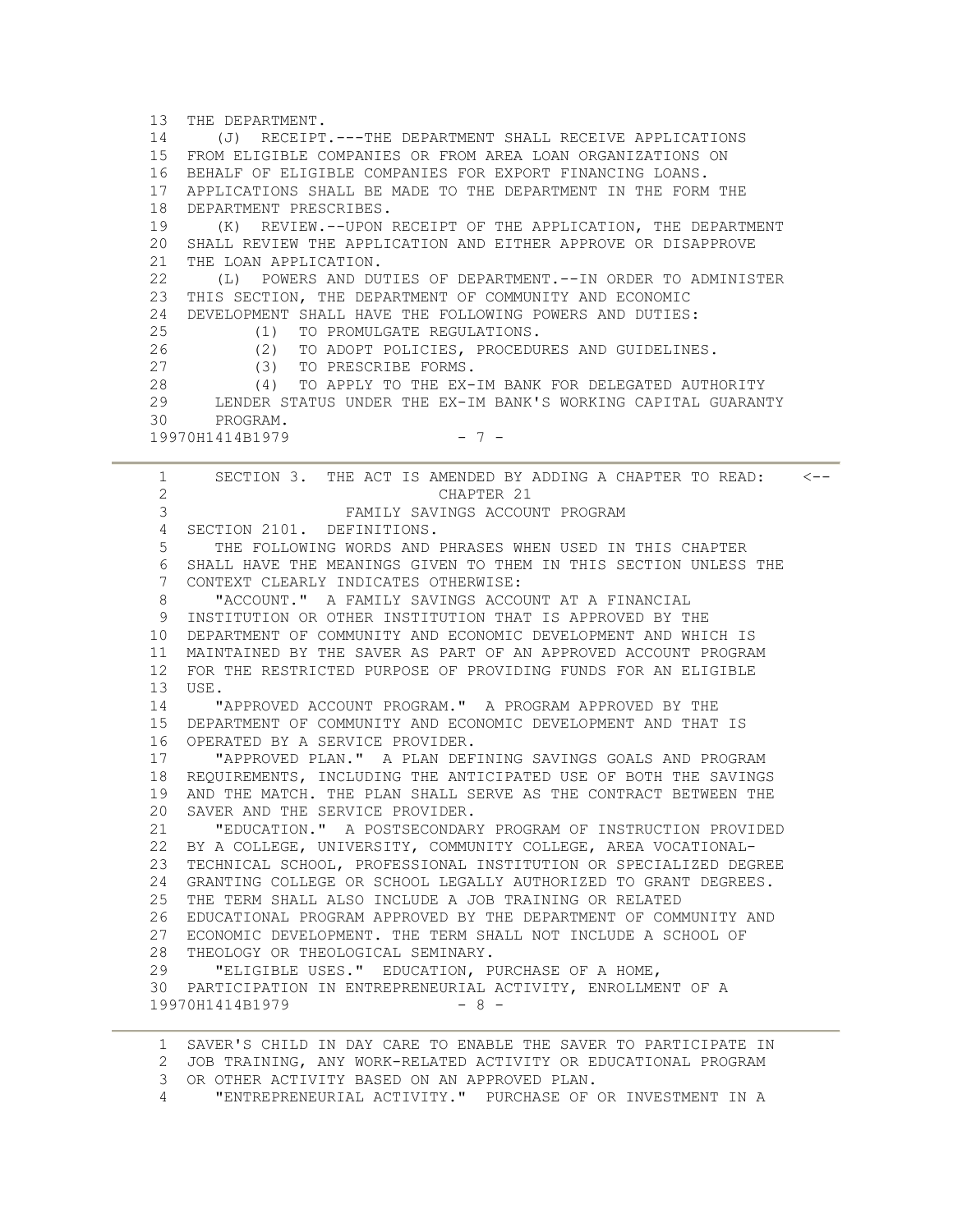5 FOR-PROFIT VENTURE IN WHICH THE SAVER WILL BE A PRINCIPAL. 6 "FINANCIAL INSTITUTION." ANY FEDERAL OR STATE-CHARTERED 7 BANK, BANK AND TRUST COMPANY, SAVINGS BANK, SAVINGS AND LOAN 8 ASSOCIATION, TRUST COMPANY OR CREDIT UNION. 9 "MATCH." AN AMOUNT EQUAL TO 50%, UP TO \$500 PER YEAR, OF THE 10 AMOUNT DEPOSITED INTO AN ACCOUNT BY A SAVER DURING A TWO-YEAR 11 PERIOD. 12 "MINIMUM SAVINGS AMOUNT." AN AMOUNT ESTABLISHED IN THE 13 APPROVED PLAN AS THE MINIMUM AMOUNT TO BE DEPOSITED BY A SAVER 14 IN ORDER TO BE ELIGIBLE FOR THE MATCH. 15 "PROGRAM." THE FAMILY SAVINGS ACCOUNT PROGRAM ESTABLISHED 16 PURSUANT TO THIS CHAPTER. 17 "SAVER." AN INDIVIDUAL OR FAMILY WHO RESIDES IN THIS 18 COMMONWEALTH AND WHOSE TOTAL ANNUAL INCOME AT THE TIME OF 19 ENROLLMENT IS NOT MORE THAN 200% OF THE FEDERAL POVERTY STANDARD 20 AND WHO HAS APPLIED FOR ENROLLMENT IN AN APPROVED ACCOUNT 21 PROGRAM. 22 "SERVICE PROVIDER." A NONPROFIT INSTITUTION THAT ENCOURAGES 23 AND ASSISTS LOCAL COMMUNITY BUILDING AND THAT IS CERTIFIED BY 24 THE DEPARTMENT OF COMMUNITY AND ECONOMIC DEVELOPMENT FOR 25 PARTICIPATION IN THE PROGRAM. 26 SECTION 2102. ADMINISTRATION. 27 (A) CERTIFICATION OF SERVICE PROVIDERS.--THE DEPARTMENT 28 SHALL CERTIFY SERVICE PROVIDERS WHO SHALL ENROLL ELIGIBLE SAVERS 29 INTO THE PROGRAM. 30 (B) APPLICATION PROCESS.--ELIGIBLE SAVERS SHALL APPLY TO A 19970H1414B1979 - 9 -

 1 SERVICE PROVIDER TO PARTICIPATE IN THE PROGRAM. THE SERVICE 2 PROVIDER SHALL DEVELOP AN APPROVED PLAN WITH EACH ENROLLED SAVER 3 WHICH SPECIFIES A MINIMUM SAVINGS AMOUNT AND HOW MUCH MONEY THE 4 SAVER INTENDS TO CONTRIBUTE TO THE SAVER'S FAMILY SAVINGS 5 ACCOUNT ON EITHER A WEEKLY, BI-WEEKLY OR MONTHLY BASIS UP TO THE 6 TWO-YEAR PERIOD. THE APPLICATION AND PLAN SHALL BE ON A FORM AND 7 SHALL MEET SUCH REQUIREMENTS AS DEEMED APPROPRIATE BY THE 8 DEPARTMENT.

 9 (C) OWNERSHIP.--EACH ENROLLED SAVER SHALL OPEN AN ACCOUNT AS 10 DEFINED UNDER THIS CHAPTER AT A FINANCIAL INSTITUTION THAT IS 11 CERTIFIED BY THE DEPARTMENT AS QUALIFIED TO PARTICIPATE IN THE 12 PROGRAM FOR DEPOSIT OF THE SAVER'S CONTRIBUTIONS. ALL MONEYS IN 13 THAT ACCOUNT, INCLUDING INTEREST EARNED THEREON, SHALL BELONG TO 14 THE INDIVIDUAL SAVER.

15 (D) GRANTS.--

 16 (1) THE DEPARTMENT SHALL MAKE GRANTS TO SERVICE 17 PROVIDERS FROM FUNDS APPROPRIATED FOR THIS PURPOSE. THE 18 AMOUNT AND NUMBER OF GRANTS SHALL BE CALCULATED BY THE 19 DEPARTMENT IN SUCH A MANNER AS TO ENSURE PAYMENT OF THE 20 MAXIMUM MATCH REQUIRED FOR THE TWO-YEAR PERIOD FOR ALL 21 APPROVED PLANS FOR ENROLLED SAVERS AND IN SUCH A MANNER AS TO 22 NOT EXCEED THE AMOUNT APPROPRIATED.

 23 (2) SERVICE PROVIDERS SHALL KEEP ALL MATCHING GRANT 24 FUNDS IN A SEPARATE ACCOUNT AT A FINANCIAL INSTITUTION 25 APPROVED BY THE DEPARTMENT UNTIL THE FUNDS ARE WITHDRAWN OR 26 RETURNED TO THE DEPARTMENT ACCORDING TO THE PROVISIONS OF 27 THIS CHAPTER. THE SERVICE PROVIDER SHALL USE GRANT PROCEEDS 28 TO PROVIDE THE REQUIRED MATCH FOR THE ACCOUNTS OF ENROLLED